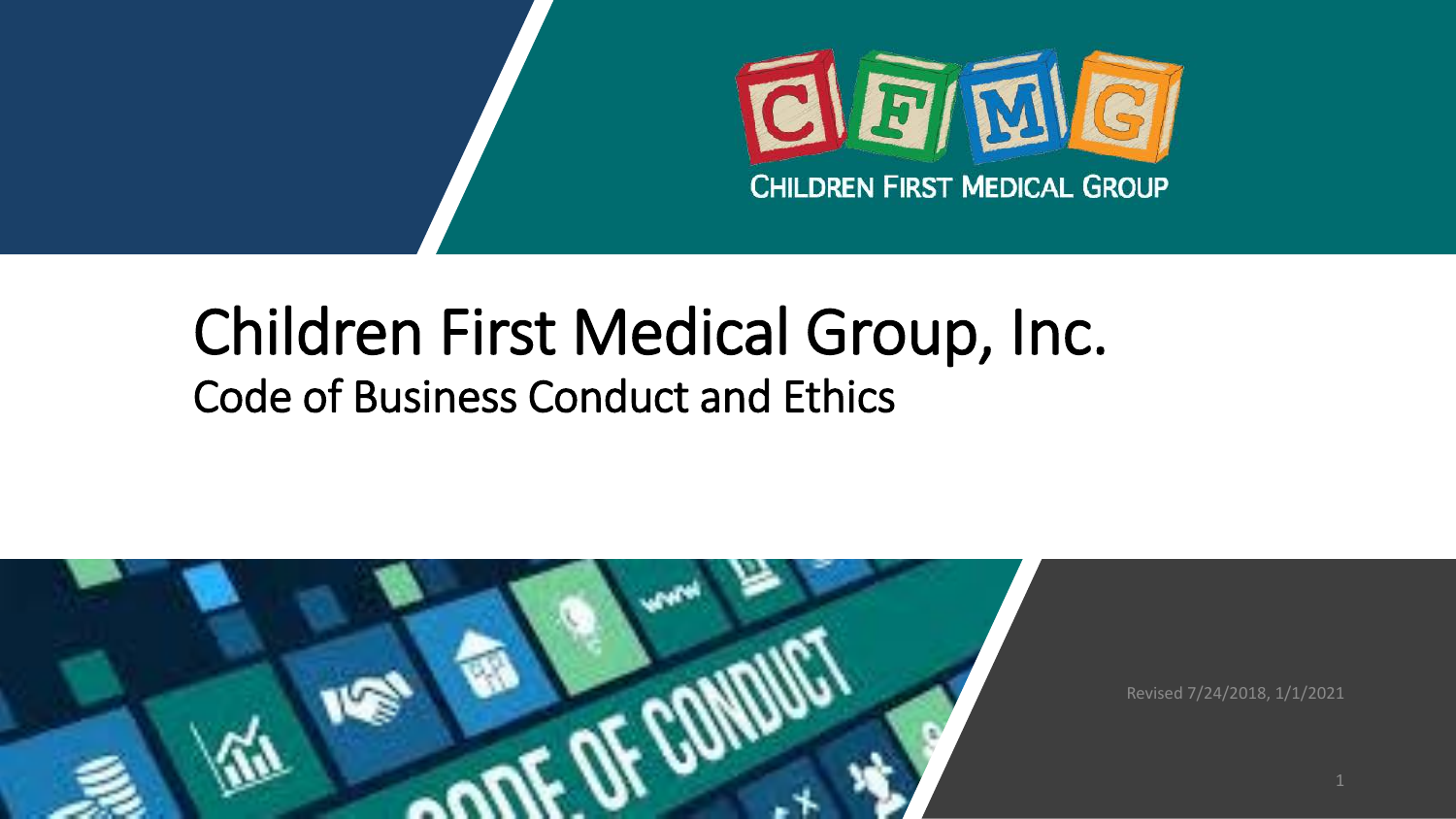# Table of Contents

### **1…………..Introduction to the CFMG Code of Conduct**

- 1.1 CFMG Commitment
- 1.2 CFMG Mission Statement
- 1.3 CFMG Vision Statement
- 1.4 CFMG Values
- 1.5 Rules of Conduct
- 1.6 Respect for our Providers
- 1.7 CFMG Strategic Pillars

#### **2…………..CFMG's Culture of Compliance**

- 2.1 State and Federal Regulators
- 2.2 Responding to Inquiries/Audits
- 2.3 CFMG Compliance Training Program
- 2.4 CFMG Auditing and Monitoring
- 2.5 Member privacy
- **2.6** Confidentiality Agreement Revised 7/24/2018, 1/1/2021

|                                         | 2.7  | <b>Gifts and Entertainment</b>                                              |  |  |
|-----------------------------------------|------|-----------------------------------------------------------------------------|--|--|
|                                         | 2.8  | Sanctions and Exclusions Screenings                                         |  |  |
|                                         | 2.9  | Fraud, Waste and Abuse (FWA) Detection,<br><b>Prevention and Correction</b> |  |  |
|                                         | 2.10 | Conflict of Interest (COI)                                                  |  |  |
|                                         | 2.11 | <b>Compliance Section</b>                                                   |  |  |
|                                         |      |                                                                             |  |  |
| Making CFMG the Best Place to Work<br>3 |      |                                                                             |  |  |

- 3.1 Corrective Action and Disciplinary Measures
- 3.2 Non-Retaliation and Non-Intimidation



- **4…………..Reporting and Team Member Resources**
- 4.1 Reporting Compliance Issues
- 4.2 Team Member Resources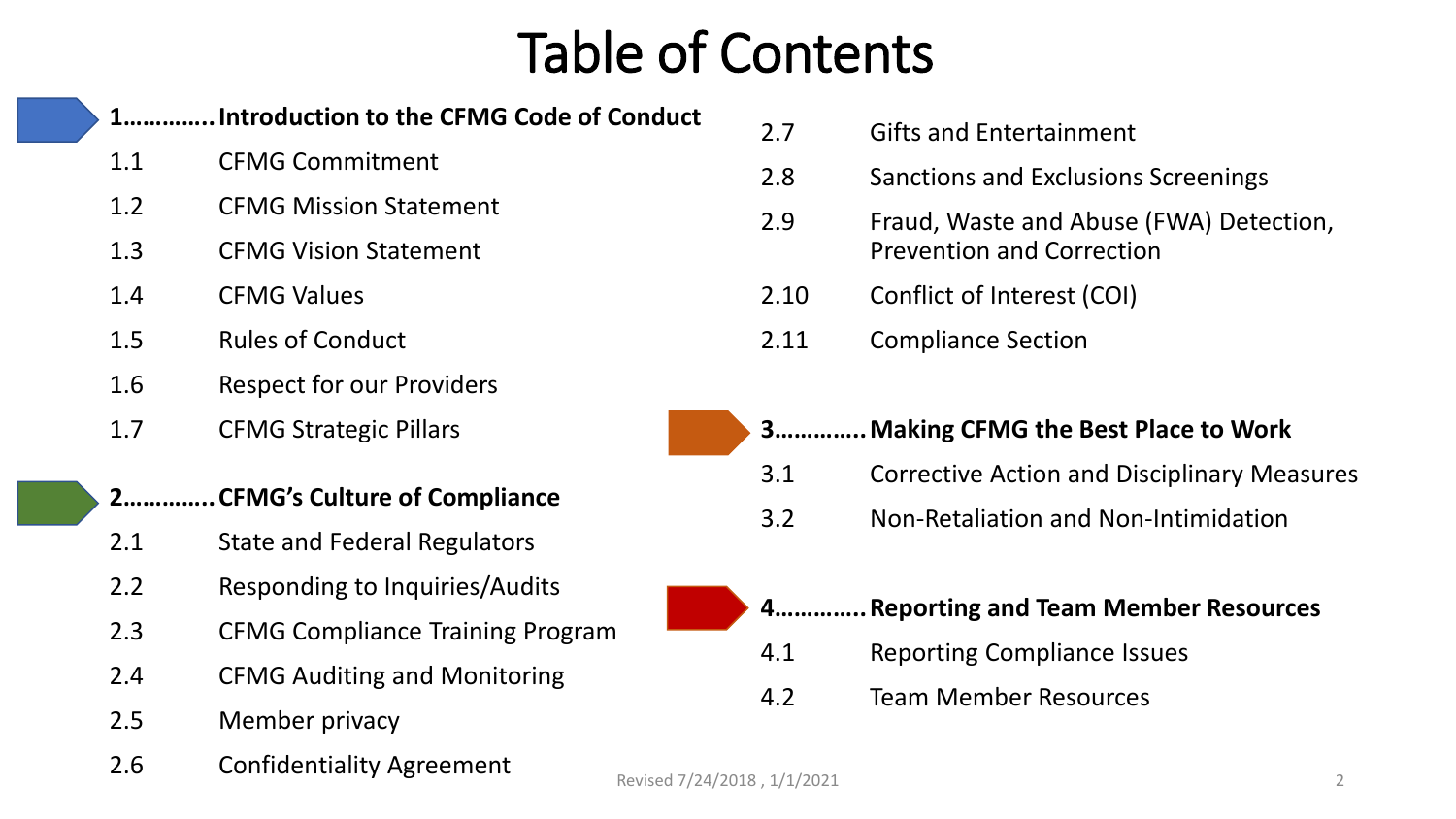### **1.1**

#### **CFMG Commitment**

CFMG is committed to complying with its legal and contractual obligations under all State and Federal programs, laws, regulations, directives, and transmittals applicable to Medi-Cal, and other lines of business in which CFMG may choose to participate.

#### **1.2**

#### **CFMG Mission Statement**

To optimize the health and wellness of our pediatric members.

#### **1.3**

#### **Vision Statement**

To be the premier physician-led provider network for community focused, family centered, whole childcare in Northern California. We strive to protect our children and preserve their futures.

#### **Core Values**

As Children First Medical Group, we believe in putting Children First. As such we value: Respect for the community and each other, Inclusiveness in all we do, Compassion for all children and families we care for, **Excellence always.** And the second of the second of the second of the second of the second of the second of the second of the second of the second of the second of the second of the second of the second of the second of

#### **Rules of Conduct**

**1.5**

**1.7**

**1.6**

CFMG expects Team Members and our business partners to work together in an ethical and professional manner that promotes public trust and confidence in the integrity of CFMG. Actions considered contrary to that expectation, which may subject Team Members or business partners to disciplinary actions up to and including contract or employment termination (as applicable), are listed in this document).

#### **Respect for our Providers**

CFMG is dedicated to giving our Providers a level of service that exceeds their expectations. Every Team Member who interacts with a Provider should do so with professionalism.

#### **CFMG Strategic Pillars**

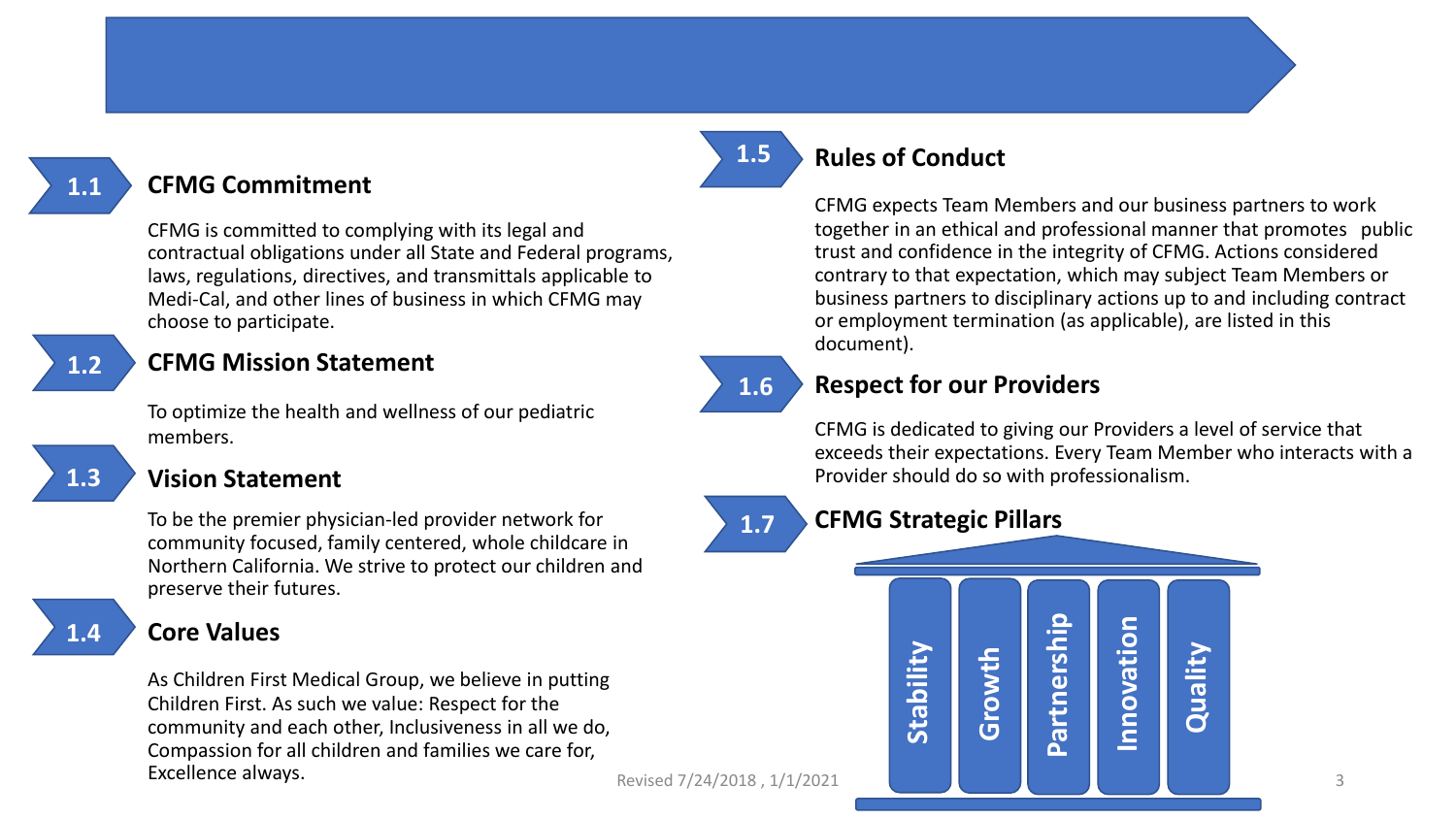## **2. CFMG's Culture of Compliance**

#### **2.1**

#### **State and Federal Regulators**

#### **Centers for Medicare and Medicaid Services (CMS)**

CMS is an agency within the US Department of Health and Human Services responsible for administration of several key federal healthcare programs. In addition to Medicare (the federal health insurance for seniors and persons with disabilities) and Medicaid (the federal needs-based program), CMS oversees the Children's Health Insurance Program (CHIP), the Health Insurance Portability and Accountability Act (HIPAA) and other services.

#### **The Department of Health Care Services (DHCS)**

DHCS is one of (13) departments within the California Health and Human Services Agency (CHHS) that provides a range of healthcare services, social services, mental health services, alcohol and drug treatment services, income assistance and public health services to Californians. DHCS administers publicly financed health insurance and safety net programs and works to effectively use State and Federal funds to operate the Medi-Cal program. DHCS ensures that high quality, efficient healthcare services are delivered to more than 13 million Californians (one in three Californians).

#### **The Department of Managed Health Care (DMHC)**

DMHC regulates healthcare service plans that deliver health, dental, vision, and behavioral healthcare benefits. DMHC protects the rights of approximately 20 million enrollees, educates consumers about their rights and responsibilities, ensures financial stability of the managed healthcare system, and assists Californians in navigating the changing healthcare landscape. DMHC reviews all aspects of the health plan's operations to ensure compliance with California law.

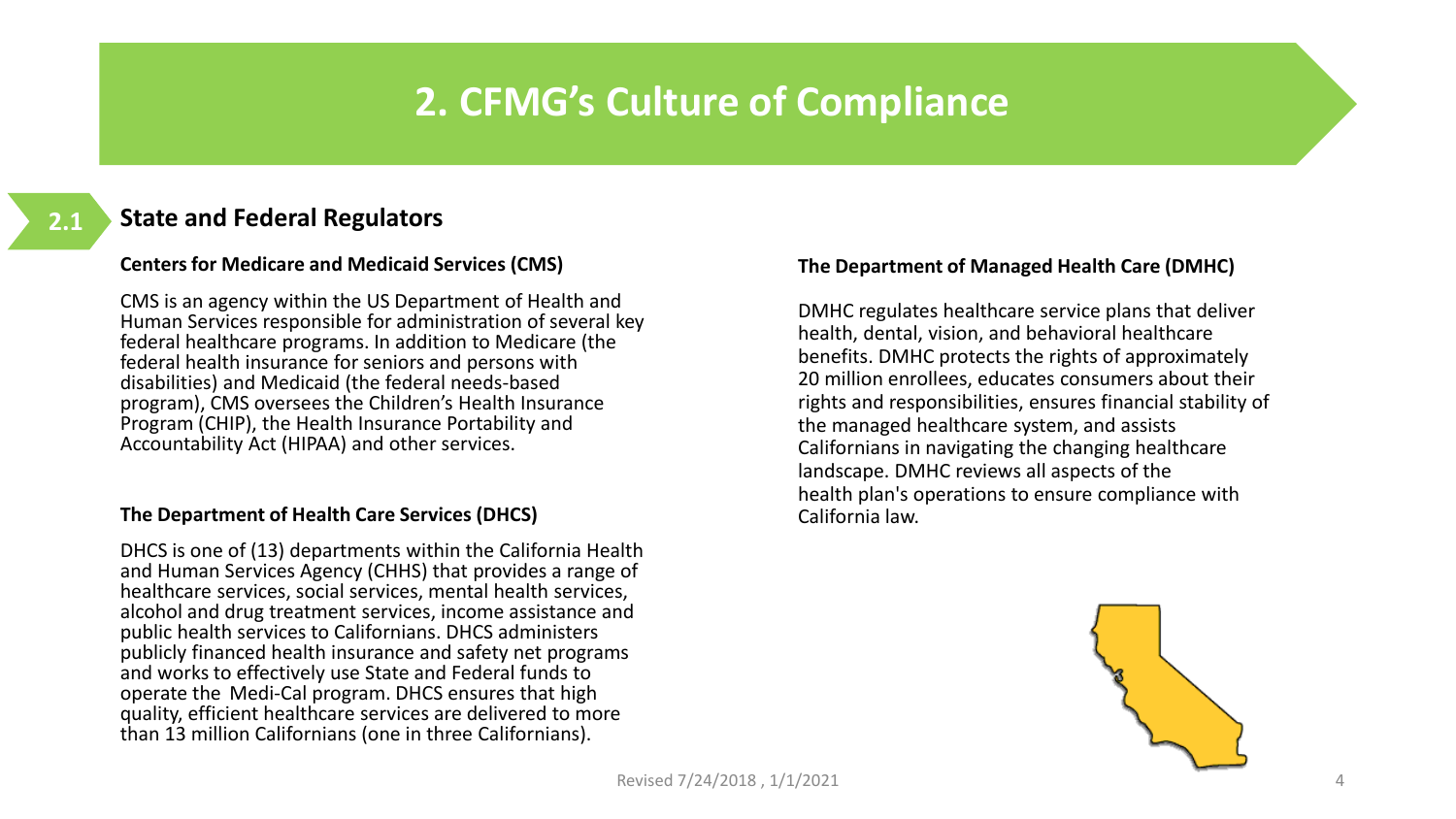#### **2.2**

#### **Responding to Inquiries/Audits**

CFMG maintains open and frequent communications with the health plans who are regulated by CMS, DHCS and DMHC. For Medi-Cal issues, the Compliance Supervisor is the primary point of contact. If you are contacted by the health plan, forward the request to the Compliance Supervisor.

**2.3**

#### **CFMG Compliance Training Program**

The Compliance Training Program focuses on information related to CFMG's Compliance Policies and Procedures, Code of Conduct, elements of an effective compliance program, and the Fraud, Waste and Abuse and HIPAA programs. **Compliance Trainings are mandatory for all Team Members.** 

Compliance training must be provided to all Team Members, Governing board members, temporary staff, and contractors within 90 days of hire, assignment, or appointment.

Team Members, governing board members, temporary staff, and contractors are also required to undergo compliance training on an annual basis

*All Team Members are responsible for ensuring they receive, understand, and attest to the new hire and annual Compliance Training.* 

**2.4**

#### **CFMG Auditing and Monitoring**

CFMG's Auditing and Monitoring is managed by the Compliance Supervisor. Activities associated with monitoring and auditing are identified through a combination of activities: Health plan Audits, Operational Oversight, and internal and external reporting. If Fraud, Waste or Abuse issues are identified during an audit or monitoring activity, the matter will be brought to the Board of Directors and resolved in a timely manner. Through monitoring and auditing, CFMG can prevent, detect, and correct noncompliance with internal policies and procedures and with applicable Federal and/or State requirements.

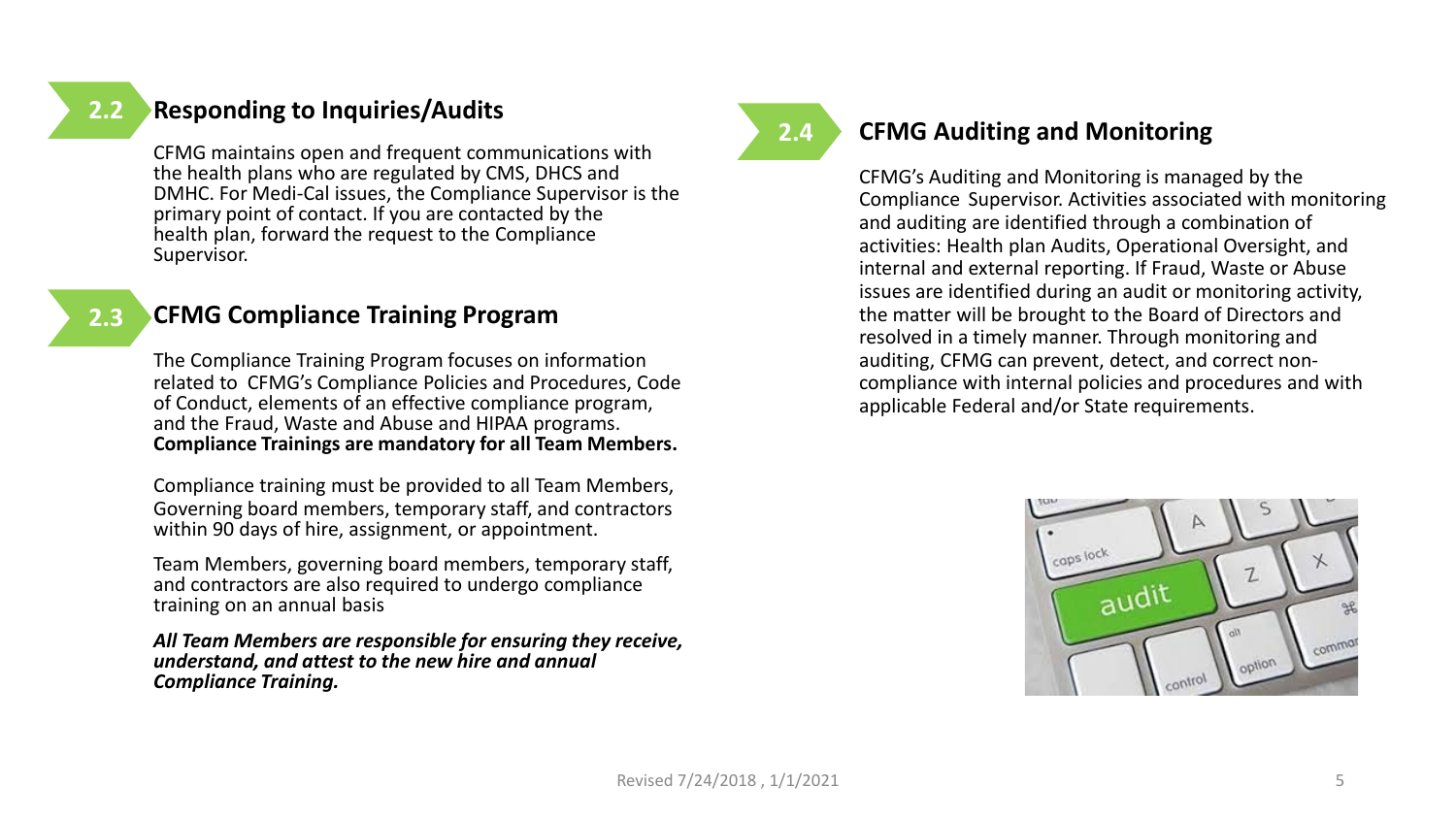#### **Member Privacy**

Member personal and protected health information (PHI) is protected by the Health Insurance Portability and Accountability Act (HIPAA), the Health Information Technology for Economic and Clinical Act (HITECH) Ace, and State confidentiality laws. Member information that is protected by these regulations include, but is not limited to:

#### *Demographic Information:*

*Name, address, social security number, date of birth, drivers license, Medi-Cal number, health plan name*

#### *Financial Information:*

*Credit card numbers, bank numbers, claims information*

#### *Clinical Information:*

*Diagnosis, condition, medications, lab results, authorizations, clinical notes, mental health notes*

The law defines a breach of Member privacy as the acquisition, access, use, or disclosure of PHI that is not permitted under HIPAA. This generally means that a breach occurs when PHI is accessed, used or disclosed to an individual or entity that does not have a business reason to know that information. The law does allow information to be accessed, used, or disclosed when it is related to treatment, payment, or healthcare operations (TPO) directly related to the work that we do here at CFMG on behalf of our members.

Examples of breaches include, but are not limited to:

*1. Accessing information when it does not pertain to your job*

*2. Sending information to the incorrect fax number*

*3. Unauthorized verbal disclosures (in person or over the phone)*

*4. Sending unsecured emails outside of the CFMG network or to the incorrect recipient*

If a Team Member discovers a potential privacy incident or breach, he or she is required to immediately report the issue to the Compliance Supervisor via email at [CValderrama@mail.cho.org.](about:blank)

When a breach of PHI is discovered, CFMG staff must report it to the Compliance Supervisor within 24 hours. Once the breach has been confirmed the Compliance Supervisor will report it to the Board of Directors during the quarterly updates and report it to the appropriate regulatory agencies. The compliance supervisor will report any privacy issues to the Privacy Officer at 510-428-3446 8 a.m. to 4:30 p.m., M-F, except holidays: Privacy Officer or Acting Privacy Officer 510-428-3464 After business hours and/or when the Privacy Officer or Acting Privacy Officer is not available call the Corporate Compliance Hotline 510-428- 3234.

Unauthorized access, use, or disclosure of confidential information may make a Team Member subject to a civil action and may subject CFMG to penalties under prevailing State and Federal laws and regulations, including HIPAA and the HITECH Act. Failure to comply with CFMG's confidentiality, privacy, and security policies may result in disciplinary action, up to and including termination of employment or contract termination.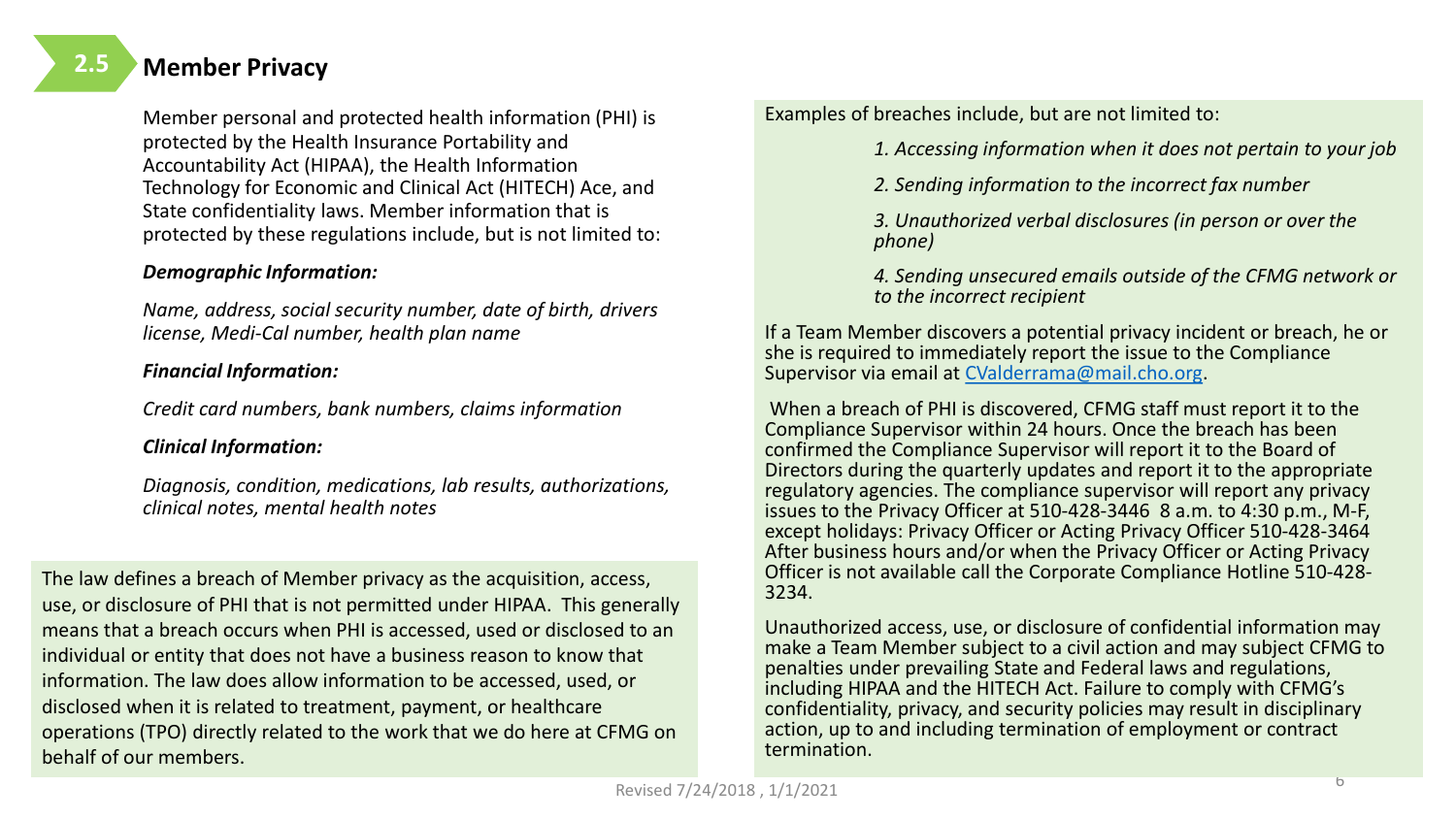#### **CFMG Confidentiality Agreement**

CFMG has an established confidentiality policy to protect confidential and sensitive information relating to CFMG operations, Physicians, quality of care studies, censures or citations, or income and payments. This is signed by all employees and updated annually.



#### **CFMG Gifts and Entertainment**

CFMG Staff will not make any utilization decisions based on financial incentives. CFMG staff must act in the best interest of CFMG and its members and not for potential personal or third-party gain. CFMG staff must not accept gifts, entertainment, or any other personal favor or preferential treatment to or from anyone with whom CFMG has, or is likely to have, any business dealing.

*CFMG staff must attest annually of the above and are made aware that a breach of their responsibilities may lead to disciplinary actions and up to termination of employment.*

**2.8**

#### **2.6 Sanction and Exclusion Screenings**

CFMG performs Participation Status reviews. This involves several State and Federal databases (including, but not limited to: Office of inspector General (OIG), List of Excluded individuals and Entities (LEIE), System for Award Management (SAM), and DHCS Medi-Cal's Suspended and Ineligible list), upon appointment, reappointment, or commencement of a contract, as applicable, and will conduct monthly reviews of CFMG staff to ensure the above mentioned are not excluded from participating in Federal and State healthcare programs.

If CFMG learns that any prospective or current board members, Team Member, or provider has been proposed for exclusion or excluded, CFMG will promptly remove the individual or entity from CFMG's network consistent with applicable policies and/or contract terms. The Compliance Department will review potential organizational obligations related to the reporting of identified excluded or suspended individuals or entities.

*As a CFMG Team Member, if you are ever excluded from participating in any State or Federal program, it is your obligation to notify CFMG's Compliance Supervisor immediately.*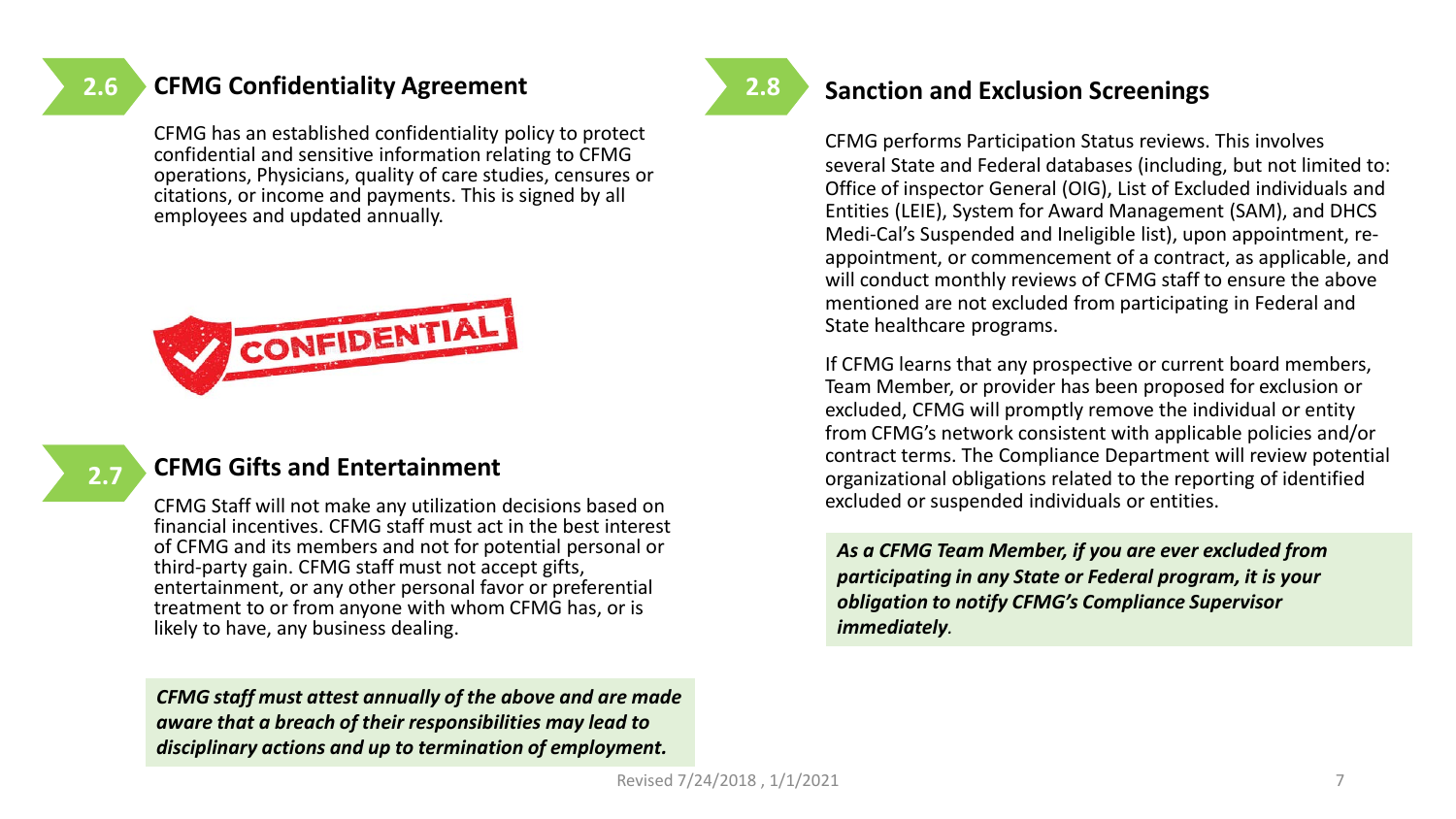#### **Fraud, Waste and Abuse (FWA) Detection, 2.9 Conflicts of Interest (COI) Prevention and Correction**

CFMG has established a Fraud Waste and Abuse Training program to help educate staff to identify potential Fraud, waste and/or abuse issues on the part of members, Providers, vendors, Team Members, and any entity doing business with CFMG. Every Team Member has a responsibility to report suspected FWA under State and Federal laws, as well as under CFMG policy.

The Federal False Claims Act and similar state laws make it a crime to submit a false claim to the government for payment. False claims include, but are not limited to billing for treatment not rendered; upcoding to bill for a higher reimbursement; and falsifying records to support billed amounts.

These same laws protect individuals know as "whistleblowers." These individuals generally have inside knowledge of potential non-compliant or fraudulent activities such as false claims billing by companies for whom they work or have worked.

Under the Federal False Claims Act, whistleblowers may bring a civil suit against the company on behalf of the U.S. Government and, if the suit is successful, they may be awarded a percentage of the funds recovered.

There is a provision in the Federal False Claims Act that protects a whistleblower from retaliation by an employer. Actions such as suspension, threats, harassment, or discrimination could be considered retaliatory. CFMG will not tolerate the retaliation against any person who has suspected fraudulent activity and reported those suspicions in compliance with CFMG policy.



A conflict of interest typically presents itself in the form of a personal or financial gain for an individual or entity that could possible corrupt the motivation of that individual or entity. At CMFG, our actions and choices should be guided by our desire to serve our members, our organization, and the entities that we conduct business with. Any COI may distort or cloud our judgement when making decisions on behalf of CFMG.

Team Members should avoid any business activity, or situation, which may possibly constitute a conflict of interest between their personal interests and the interests of CFMG. Team Members must disclose to their supervisor or managers of any situation which may involve a conflict of interest.



#### **Compliance Section**

CFMG is committed to maintaining a working environment that fosters conducting business with integrity to help the organization meet the highest ethical standards in providing quality healthcare to our members. The compliance training is listed on the CFMG website, CFMG Compliance aims to provide Team Members and providers with regulatory information.

#### **Team Members have access to:**

- Annual Compliance Training
- Compliance Policies and Procedures
- Ways to report compliance and non-compliance issues
- Compliance Program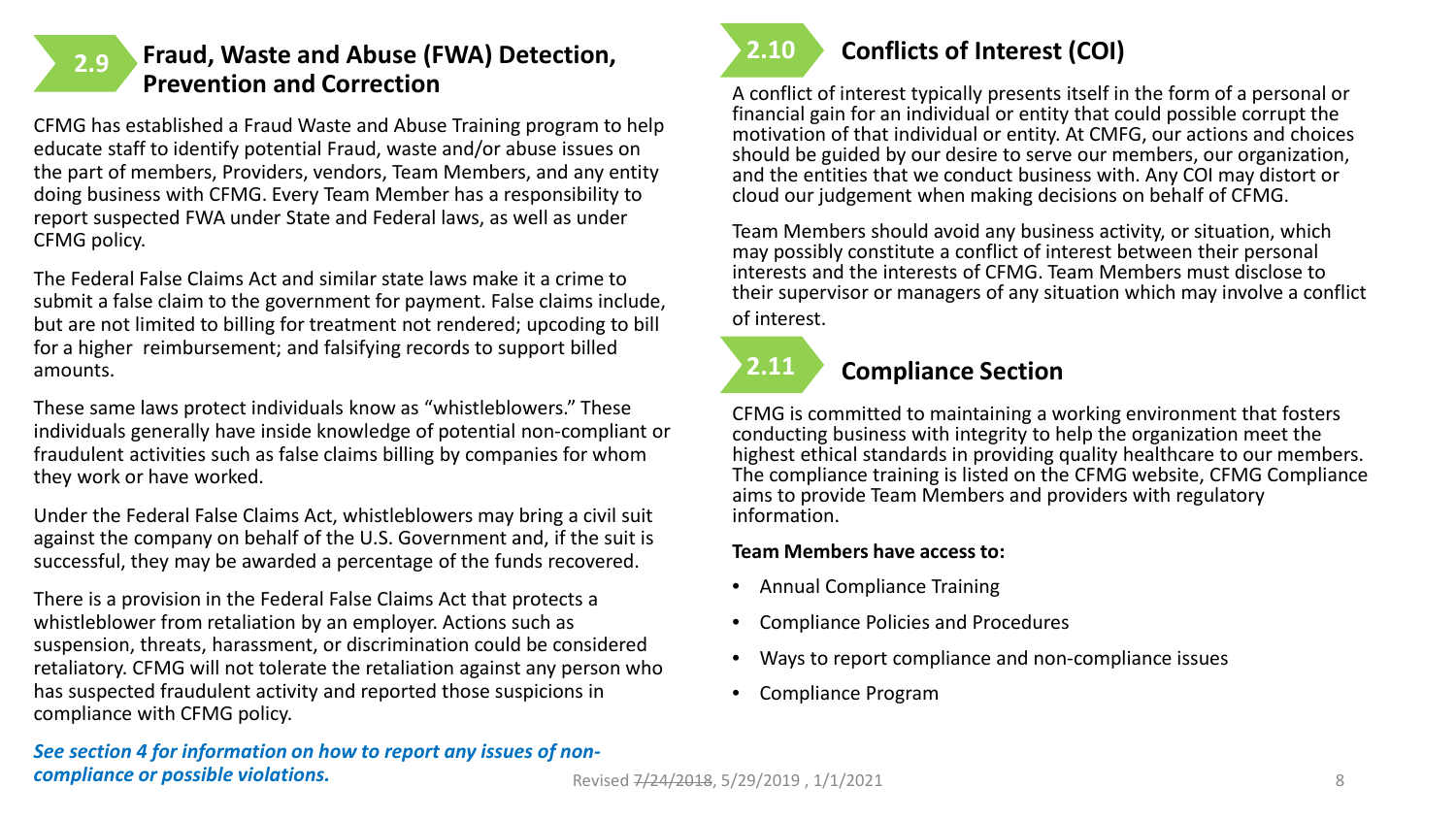## **3. Making CFMG the Best Place to Work**

### **3.1 Corrective Action and Disciplinary Measures**

It is important that all Team Members always perform to the best of their abilities. There may be occasions where Team Members perform at an unsatisfactory level, violate a policy, or commit an act that is inappropriate.

The information provided in this comprehensive Code of Conduct as well as related policies, provide guidance about the Compliance Culture at CFMG, including the role that each Team Member plays in building and preserving that culture.

All Team Members have a responsibility to promptly report known and/or perceived violations, including privacy breaches, fraud, waste, and abuse (FWA) and other violations of CFMG policy. The timeline for reporting is strict, therefore it is the responsibility of every Team Member to report a potential privacy breach or suspected instance of FWA the Compliance Department immediately upon perceiving that one has occurred.

Any and all compliance concerns will be investigated quickly, thoroughly, and as confidentially as the law allows. Team Members are required to participate in and/or cooperate with all investigations as needed. If the findings of the investigation verify that a violation occurred, any disciplinary action taken will be enforced in a timely manner. Based on the nature of the investigative findings, disciplinary action will be taken, up to and including termination of employment.

*\*\*Intentional non-compliance with CFMG's Code of Conduct or policies and procedures, including privacy breaches, instances of FWA are subject to disciplinary actions and/or up to termination of employment*.

## **3.2**

#### **Non-Retaliation and Non-Intimidation**

All Team Members are encouraged to participate in the Compliance Program without fear of intimidation or retaliation, including (but not limited to):

Reporting potential compliance issues

Conducting self-evaluations

Reporting non-compliance or suspected non-compliance issues

CFMG has a zero-tolerance retaliation policy and will discipline individuals who retaliate with discriminatory behavior or harassment, up to and including termination of employment.



Can Stock Photo